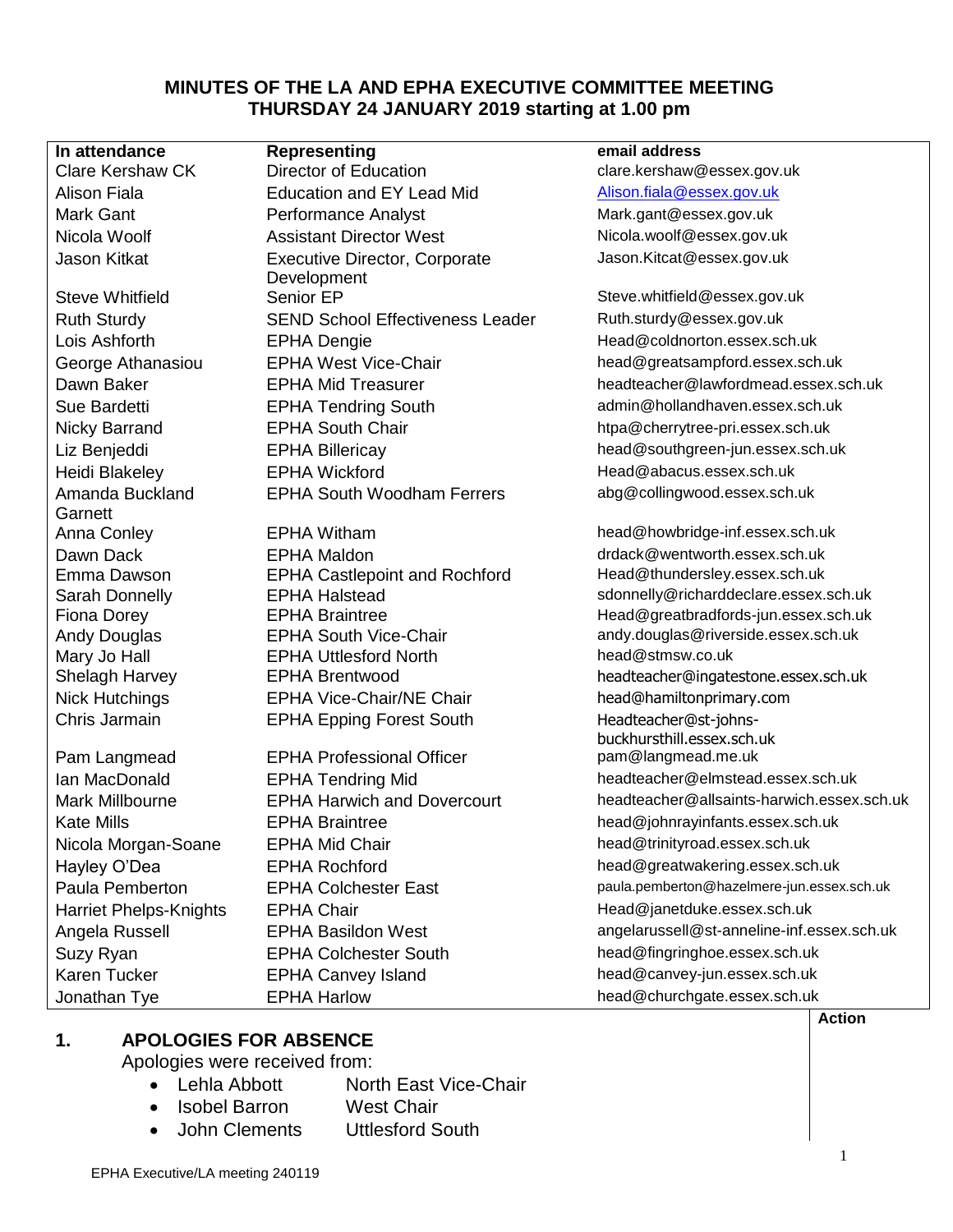- Julie Lorkins Epping Forest Rural
- Amanda Reid Chelmsford North
- Donna Parker Tendring North
- Lorna Pigram Rayleigh

Clare welcomed everyone to the meeting.

#### **2. MATTERS ARISING FROM THE EPHA EXECUTIVE MEETING**

# **a) ADMISSIONS AND TRANSPORT ADVICE**

One headteacher explained that the planning and admissions team, and the ECC transport team are giving conflicting advice to parents about which schools they should choose for their child/ren. The Planning and Admissions team is apparently advising parents who move into an area to contact local schools to check whether they have availability, but in order to be eligible for school transport they must apply for their most local school. If turned down, the Council then has a responsibility to provide transport to another school. Clare **AGREED** to feed this back to the teams to ensure that they are giving consistent and clear advice to parents.

# **b) TERMLY HEADTEACHER MEETINGS**

The Education Team explained that they wish to showcase good practice at termly meetings. EPHA Executive members asked if it would be possible to suggest themes to ensure that the case studies shared are relevant and useful, and also that presentations should be shared in other quadrants. This was **AGREED.**

# **c) SEND SUPPORT AND PROVISION**

One headteacher expressed his ongoing concern that primary schools are still not given information about SEND admissions, unlike Special Schools. Clare confirmed that one intention of the SEND redesign is to ensure that Local Authority teams work much more closely and in partnership with schools. It was suggested that currently there is a very literal and inflexible interpretation of the SEND Code of Practice, and the capacity and resources in schools needs to be considered, as well as the needs of children and young people with SEND.

Clare gave an update on the SEND redesign strategy. Currently the teams continue to work as usual, but staff are aware that the LA is reviewing the system and is working on a redesign of services. There is early engagement with staff, sharing the reasons for the review and the intended process. By early March there will be more information, followed by a public and then staff consultation. One aspect that needs to be managed carefully is the expectation and understanding of parents of what a future service may look like.

# **d) INCLUSION STATEMENT SIGN UP**

Schools continue to be encouraged to sign up to the SEN Inclusion statement, as part of a broader commitment to inclusion across the county. Clare reminded the EPHA Executive that the statement of principles is not legally binding, and the commitments in the statement are no more onerous than those set out in the DfE Exclusions guidance and the SEND Code of Practice. She confirmed that the

**CK**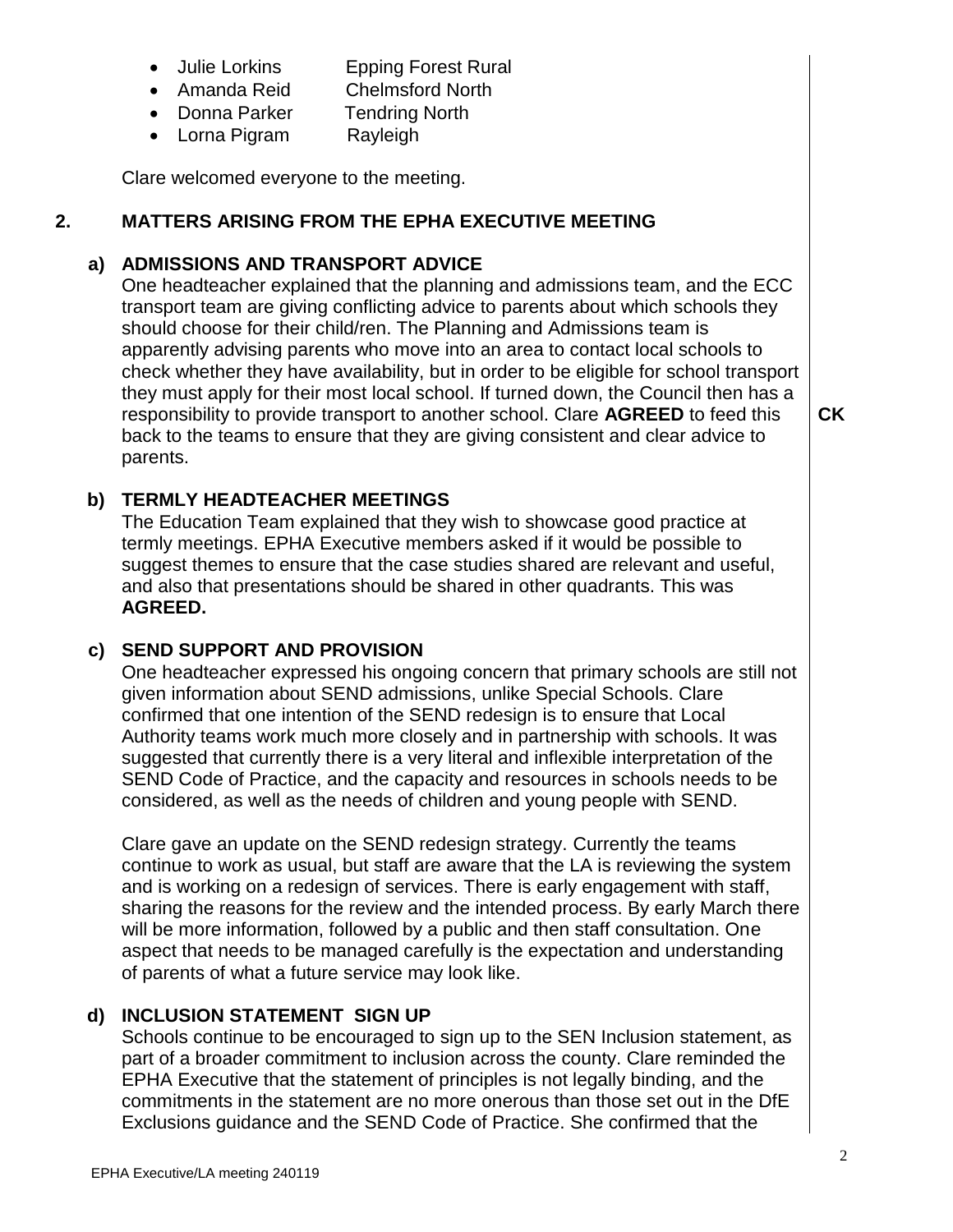Local Authority will not hold schools accountable if they have signed up to the statement but are unable to deliver every aspiration. The document is part of a suite of tools designed to deliver best practice provision for SEND. Clare reminded the group that the SEND redesign has three strands: the capital investment programme, the school-led system and the review and redesign of the LA workforce.

It was noted that there is still some confusion from schools about how to sign up, and it was agreed that schools should be reminded about the process at the area meetings in March.

# **3. DATA PACKAGE OFFER**

The Education Team strongly believe that it is essential that all schools have a firm understanding of how well their pupils are progressing and how their schools' achievement data compares with schools locally and nationally for all pupils and for key groups. From September a data package will be available from the Educational Data Traded Services (data provided previously by the LA will no longer be free). The package includes:

- Subscription to Fischer Family Trust
- Essex Primary School Data booklet
- Nova reports
- Data training

Mark Gant gave a presentation about the Nova product. The booklet setting out data for a partnership of schools will be available at additional cost.

The package costs to schools (which vary depending on size and phase) were set out in the briefing paper, and will be circulated to schools in the next few days. One headteacher asked if a costing could be added for schools that had less than one form entry (to sit midway between schools with less than 120 pupils, and 1FE entry). It was agreed that the costs would be reviewed and this point could be added. Another headteacher asked if the Partnership Booklet could be offered for free if all schools within a partnership bought into the data package; it was agreed that this would be considered, as well as access to FFT collaborate.

# **4. SALE OF EES**

Jason Kitkat, Executive Director for Corporate Development, attended the meeting to give an update on the sale of Essex Education Services. The sale was first announced in May and it had been hoped that a decision would have been made by September.

Jason explained that the process is moving forward. There have been 52 interested parties, and ECC is now working with one exclusive buyer. A key issue for discussion and negotiation is the pension's liability of EES, particularly given that all of the staff are ECC employees. The outcome of final negotiations will need cabinet approval. Jason confirmed that contracts that are agreed this term will be honoured by any new buyer. He was asked what the position would be if the current buyer decided not to go ahead, and Jason explained that ECC would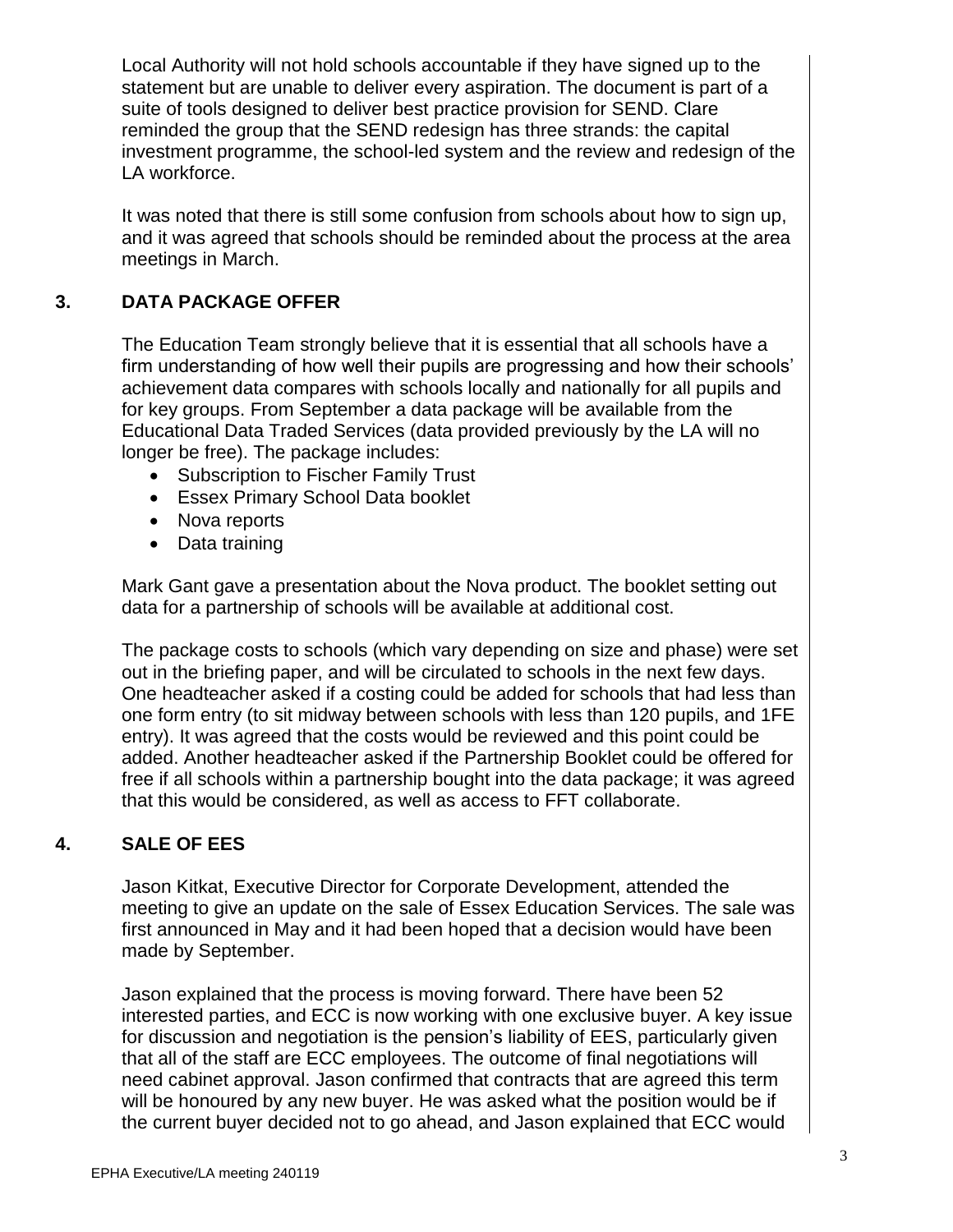then go back to other bidders to discuss the sale further. The professional officer noted the concern from schools about this decision being made so late in the day, and the potential reputational damage to EES companies.

Jason agreed to meet with representatives from EPHA and ASHE later in the term to discuss the progress of the sale and the implications for schools.

# **5. SCHOOL MEALS AND SCHOOL ADMISSIONS UPDATE**

Clare reminded the Executive members that the School Meal service is currently fully subsidised, but will be a traded service from April. This decision was made by the EPHA Executive last year and agreed by Schools Forum. The School Meals service has shared a model for a service going forward and 163 schools have indicated that they are likely to buy into the service, which means that it will be viable. Contracts will be sent out soon, but the Executive asked if final prices could be circulated in advance to enable schools to make an informed decision about the service. This was agreed.

Clare noted that she has asked the Planning and Admissions team to review the costs of multiple admission appeals, as previously discussed by the EPHA Executive. She is hoping to achieve a discount where schools have multiple appeals on one day (the current cost is £165 per appeal, whether that is a single appeal or multiple appeals back to back).

# **6. EMOTIONAL WELLBEING WORKFORCE DEVELOPMENT PROGRAMME**

Ruth Sturdy and Steve Whitfield were welcomed to the meeting. Steve Whitfield (Senior EP), Andrew Smith (Headteacher of Lyons Hall and principal of the Professional Learning Network (TSA in mid-Essex) and Ruth Sturdy (SEND School Effectiveness Leader) are in the process of developing a workforce development programme around supporting children with challenging behavioural issues and mental health problems.

Steve explained that the programme is based on research and practice-based evidence. The training considers the impact of early trauma on children and young people and shifts the focus from asking "what is wrong" with a child to "what has happened to him or her". There will be seven components of the training, including a focus on the well-being of staff. The Executive asked for the well-being of headteachers to be included, and Steve agreed that there should be a focus on this, with the need to develop and involve governors. It was also noted that working with parents is a key to supporting and developing children, and Steve confirmed that this is part of the programme.

This programme will developed and the basic training delivered free of charge to all schools. The aim is to complete the materials by Easter and pilots will take place in the summer. Staff in Special Schools and the Specialist Teacher Team will be trained, with the aim of the training being rolled out to all schools in the autumn tem.

Steve noted that, if schools are already working with Thrive, this programme will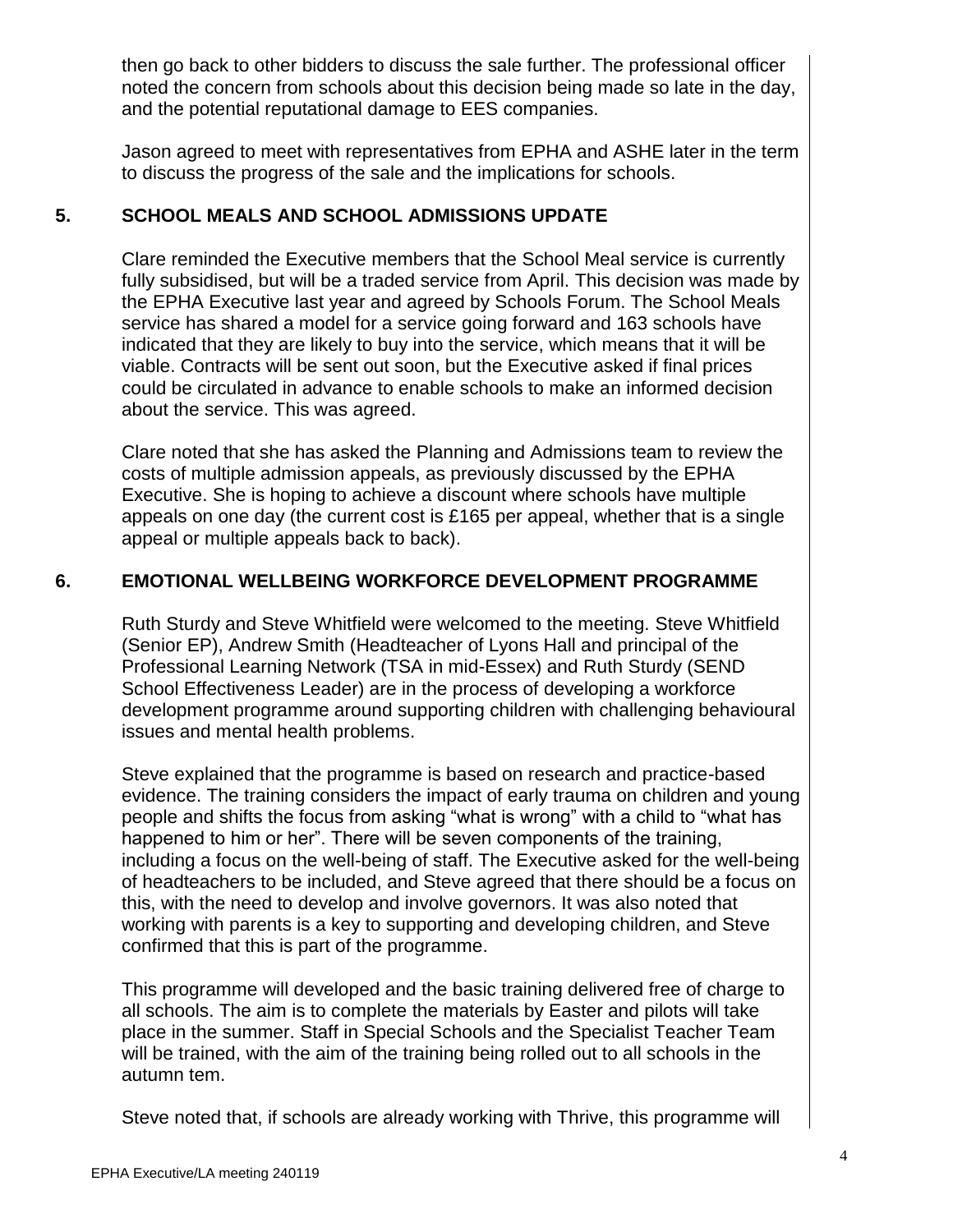complement that approach.

One headteacher suggested that this training should also be rolled out to early years practitioners, including in pre-schools and nurseries, so that there is awareness of early trauma and adverse childhood experiences among the very youngest children, leading to effective and early intervention. Clare **AGREE**D to discuss this with the Early Years team.

The Professional Officer asked if the Educational Psychologists who are to be seconded by EWHMS (taking over from Jon Large) have been appointed. Steve confirmed that interviews for the 5 x 1 day posts are taking place, and that these EPs will help to roll out the training programme.

#### **7. TERMLY PRIORITIES**

Clare noted that she recently met with Jeremy Spencer (Senior Ofsted HMI, Easter region) and an Early Years' adviser, to discuss priorities for Essex. Key priorities, highlighted by the 2018 data, are a focus on reading and maths, and it was agreed that it was important to focus on early years. At secondary level there has been a decline in the Progress 8 data, and this is a key priority for the LA.

The redesign of SEND continues to be the number one priority, as well as the development and implementation of a recruitment strategy for the county.

Clare noted that there will be a School Led Improvement conference on 10 May. Key note speakers include Christine Gilbert and Maggie Farrar.

The Executive asked Clare to consider, as a priority this term, the need for schools to know accurate information about funding for the year ahead, including their income and likely costs of services. Schools are struggling with a considerable number of unknowns, adding pressure to their challenging budget process.

#### **8. DATES AND TIMES OF MEETINGS FOR THE REMAINDER OF THE 2018/19 SCHOOL YEAR**

**Executive meetings** (Chelmsford City Football Club) Thursday 9 May 2019

#### **Area Heads Meetings**

| Spring term 2019 |                    |                                              |
|------------------|--------------------|----------------------------------------------|
| N-EAST           | Wednesday 6 March  | <b>Weston Homes Community Stadium</b>        |
| <b>SOUTH</b>     | Thursday 7 March   | Holiday Inn, Basildon                        |
| <b>WEST</b>      | Wednesday 13 March | <b>Weston Homes Business Centre, Takeley</b> |
| <b>MID</b>       | Thursday 14 March  | <b>Chelmsford City Football Club</b>         |
| Summer term 2019 |                    |                                              |
| N-EAST           | Wednesday 12 June  | <b>Weston Homes Community Stadium</b>        |
| <b>SOUTH</b>     | Thursday 13 June   | Holiday Inn, Basildon                        |